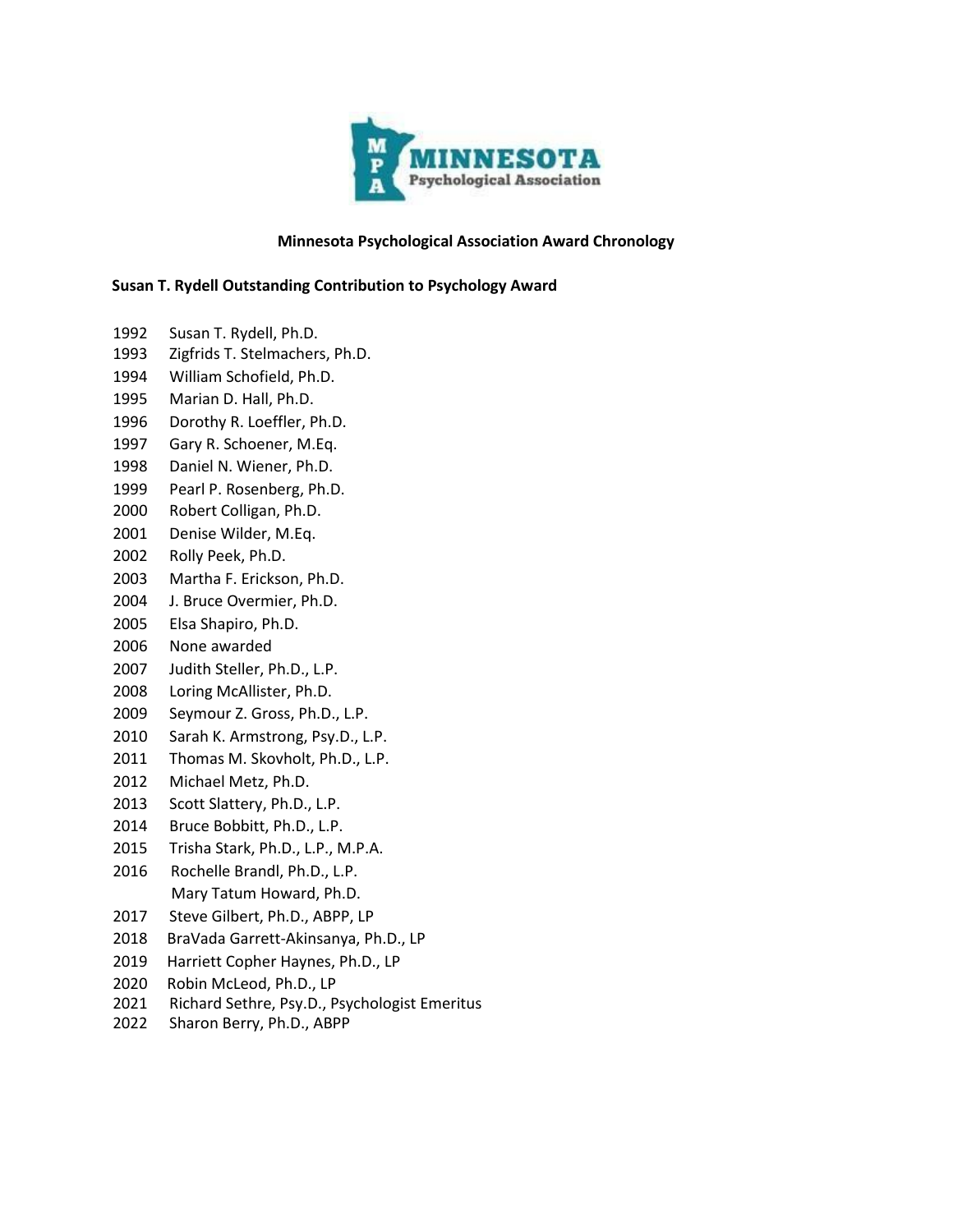### **Donald G. Paterson Outstanding Undergraduate Student Award**

 Gerald Sterns, Hamline University Sara Torvik, University of Minnesota Mary Webster, Carleton College Ernest Bergquist, University of Minnesota, Duluth David Harrington, Macalester College George R. Potts, Hamline University Mary H. Johnston, Carleton College Elizabeth A. Minge, St. Olaf College Michael G. Shafto, Carleton College Jacelyn Rae Wedell, Hamline University David S. King, Hamline University Thomas A. Plocher, Hamline University Joanne M. Quarfoth, University of Minnesota Michael J. Bosshardt, University of Minnesota Terrence G. Hanson, Hamline University Susan L. Semple, Gustavas Adolphus College Mary Rose Cassavant, Hamline University Patricia E. Sharp, Macalester College Kelly M. Bemis, University of Minnesota Russel W. Rhoads, Hamline University Colleen M. Seifert, Gustavus Adolphus College Karen S. Larson, Hamline University Susan D. Clayton, Carleton College Meredyth Goldberg, Macalester College Foster Cole, Hamline University Paul A. Mullin, Carleton College Michele Moylan, Hamline University Barbara L. Fredrickson, Carleton College Gina M. Wiese, Carleton College Sara A. Meyers, Carleton College JoEtta M. Roehl, University of Minnesota Leslie Rae Meek, University of Minnesota, Morris Diane Bales, Carleton College Mary Thalhuber, Macalester College 1991 Daniel J. Simons, Carleton College Joyce M. Rawleigh, University of Minnesota, Morris Lara S. Zuckert, Carleton College Martin Dennis, St. Olaf College Joe Gaugler, Gustavus Adolphus College Nicholas S. Epley, St. Olaf College Pyrra I. Alnot, Macalester College Jeremy F. Gottlieb, Carleton College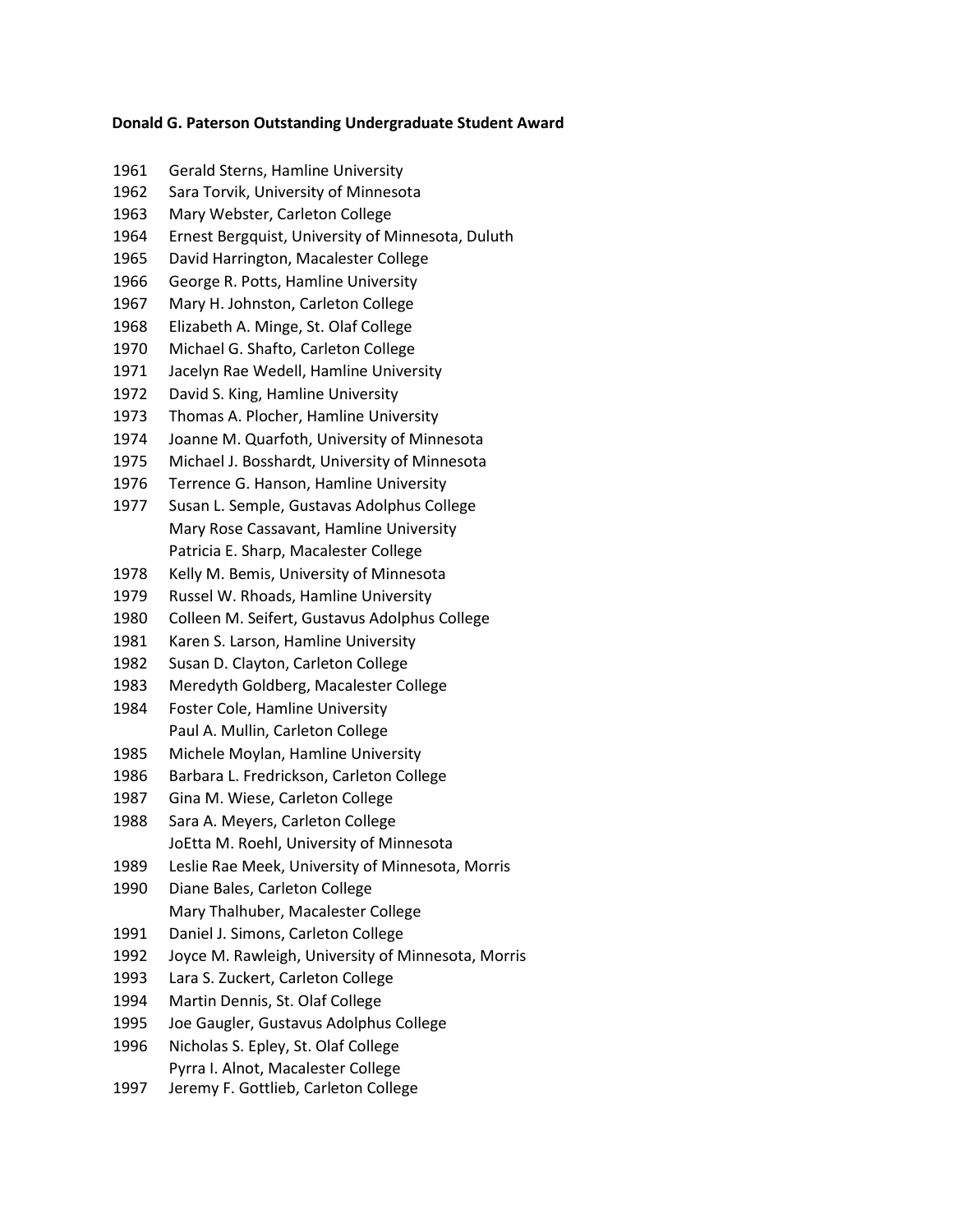John J. Gunstad, Moorhead State University

- Merav Gur, Hamline University
- Rebecca Reimer, Carleton College
- Erin S. Costanzo, University of Minnesota, Morris
- Elizabeth Hughes, Hamline University
- Lisa Cadmus, Carleton College
- Suman Ambwani, Macalester College Janice Hassett, Carleton College
- Kristen Wiik, Macalester College
- Kimberly Assad, Gustavus Adolphus College
- Bethany Jacobson, St. Olaf College
- James Gambrell, University of Minnesota, Morris
- Amy Gunty, University of St. Thomas
- Samantha Heintzelman, College of St. Benedict
- Allan Heritage, Hamline University Chelsea Voskuilen, Macalester College
- Emily Cogsdill, Carleton College
- Alexandra Lenzen, College of St. Benedict
- Micah Mumper, Macalester College
- Angela M. Kurth, University of St. Thomas
- Katherine A. Johanson, Minnesota State University Moorhead
- Caroline David, Gustavus Adolphus
- Selena Wang, University of Minnesota, Twin Cities Campus
- Shelby Pearson, Minnesota State University Moorhead
- Kristen D. Eggler, Gustavus Adophus College
- Olivia Checkalski, University of St. Thomas
- Anne Marie Griebie, University of Minnesota
- Maya Rogers, Carleton College

#### **Walter D. Mink Undergraduate Teacher Award**

- Eric Klinger, Ph.D., University of Minnesota, Morris
- Thomas L. Johnson, Ph.D., University of Minnesota, Morris
- Walter D. Mink, Ph.D., Macalester College
- Marti Hope Gonzales, Ph.D., University of Minnesota, Twin Cities
- Albert Bartz, Ph.D., Concordia-Moorhead
- Ernest Kemble, Ph.D., University of Minnesota, Morris
- John Buri, Ph.D., University of St. Thomas
- Jeffrey Ratliff-Crain, Ph.D., University of Minnesota, Morris
- Leslie R. Meek, Ph.D., University of Minnesota, Morris
- Donna McMillan, Ph.D., St. Olaf College
- Jaine Strauss, Ph.D., Macalester College
- Eileen Gavin, Ph.D., College of St. Catherine
- Neil Lutsky, Ph.D., Carleton College
- Eric Wiertelak, Ph.D., Macalester College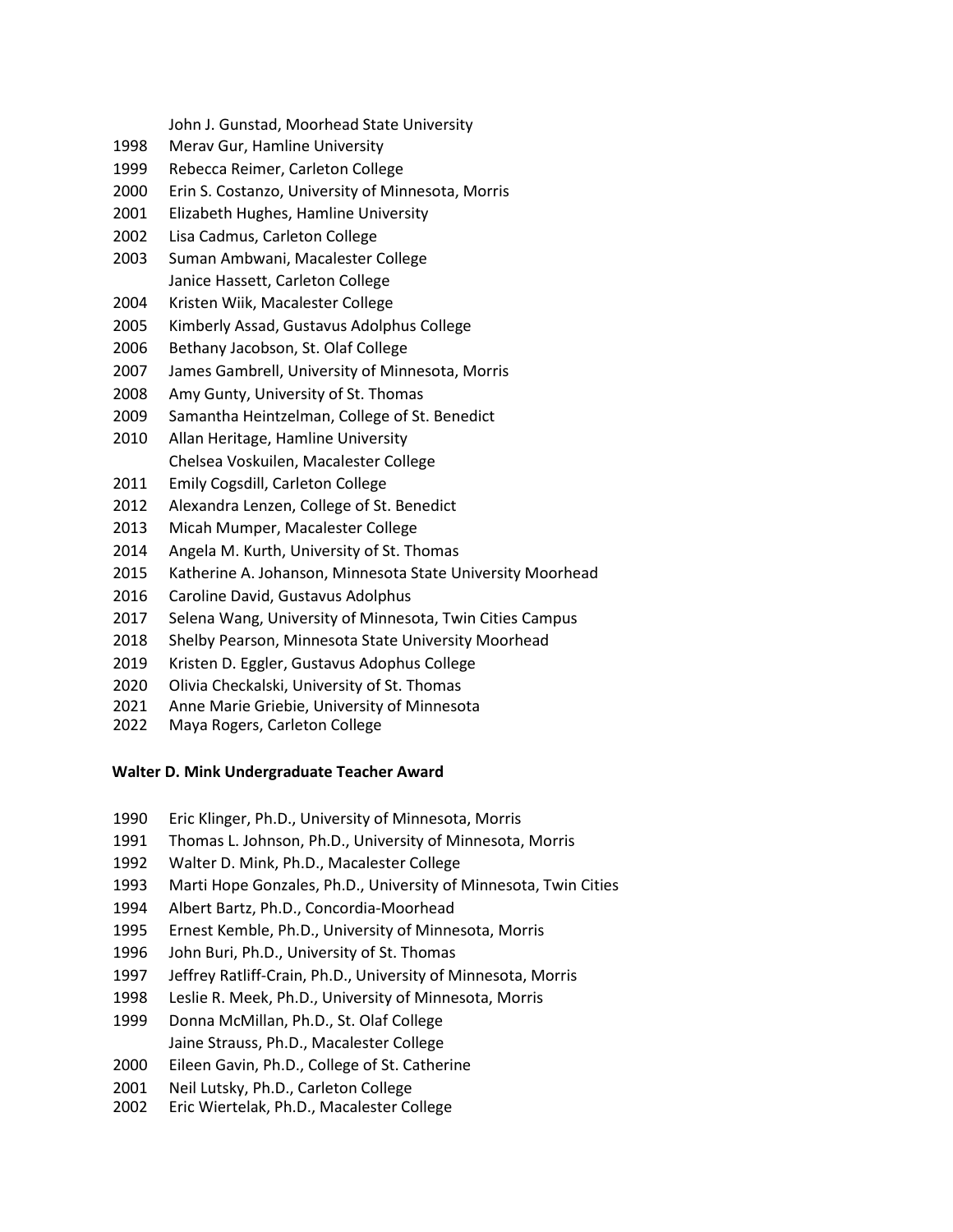- Thomas J. Thieman, Ph.D., College of St. Catherine
- Gail Peterson, Ph.D., University of Minnesota, Twin Cities
- Michael Livingston, Ph.D., St. John's University
- Jean Giebenhain, Ph.D., University of St. Thomas
- None awarded
- Gary Muir, Ph.D., St. Olaf College
- Shelly Dickinson, Ph.D., St. Olaf College
- Julie J. Neiworth, Ph.D., Carleton College
- Matt Olson, Ph.D., Hamline University
- Brooke Lea, Ph.D., Macalester College
- None awarded
- Tom Brothen, Ph.D., University of Minnesota
- David C. Matz, Ph.D., Augsburg College
- Joan Ostrove, Ph.D., Macalester
- Jeremy Loebach, Ph.D., St. Olaf College
- E. Darcy Burgund, Ph.D., Macalester College
- Karla A. Lassonde, Ph.D., Minnesota State University, Mankato
- Cari Gillen-O'Neel, Macalester College
- None awarded
- Britain A. Scott, Ph.D

## **Award for Outstanding Graduate Faculty in Psychology**

- J. Bruce Overmier, Ph.D., University of Minnesota, Twin Cities
- Thomas Skovholt, Ph.D., University of Minnesota, Twin Cities
- William Robiner, Ph.D., University of Minnesota, Twin Cities
- None awarded
- Christopher Vye, Ph.D., University of St. Thomas
- None awarded
- None awarded
- Patricia McCarthy Veach, Ph.D., University of Minnesota, Twin Cities
- Jo-Ida Hansen, Ph.D., University of Minnesota, Twin Cities
- Sharon Berry, Ph.D., L.P., Children's Hospital and Clinics
- None awarded
- John Romano, Ph.D., University of Minnesota, Twin Cities
- None awarded
- Deniz Ones, Ph.D.
- Lisa Habedank Stewart, Ph.D., Minnesota State University Moorhead
- Wayne Siegel, Ph.D., ABPP, LP, Veterans Affairs Health Care System & University of Minnesota
- Andrew Zieffler, Ph.D., University of Minnesota, Twin Cities
- Aimee Murray, Psy.D., LP, University of Minnesota, Twin Cities
- Consuelo E. Cavalieri, Ph.D., University of St. Thomas
- None awarded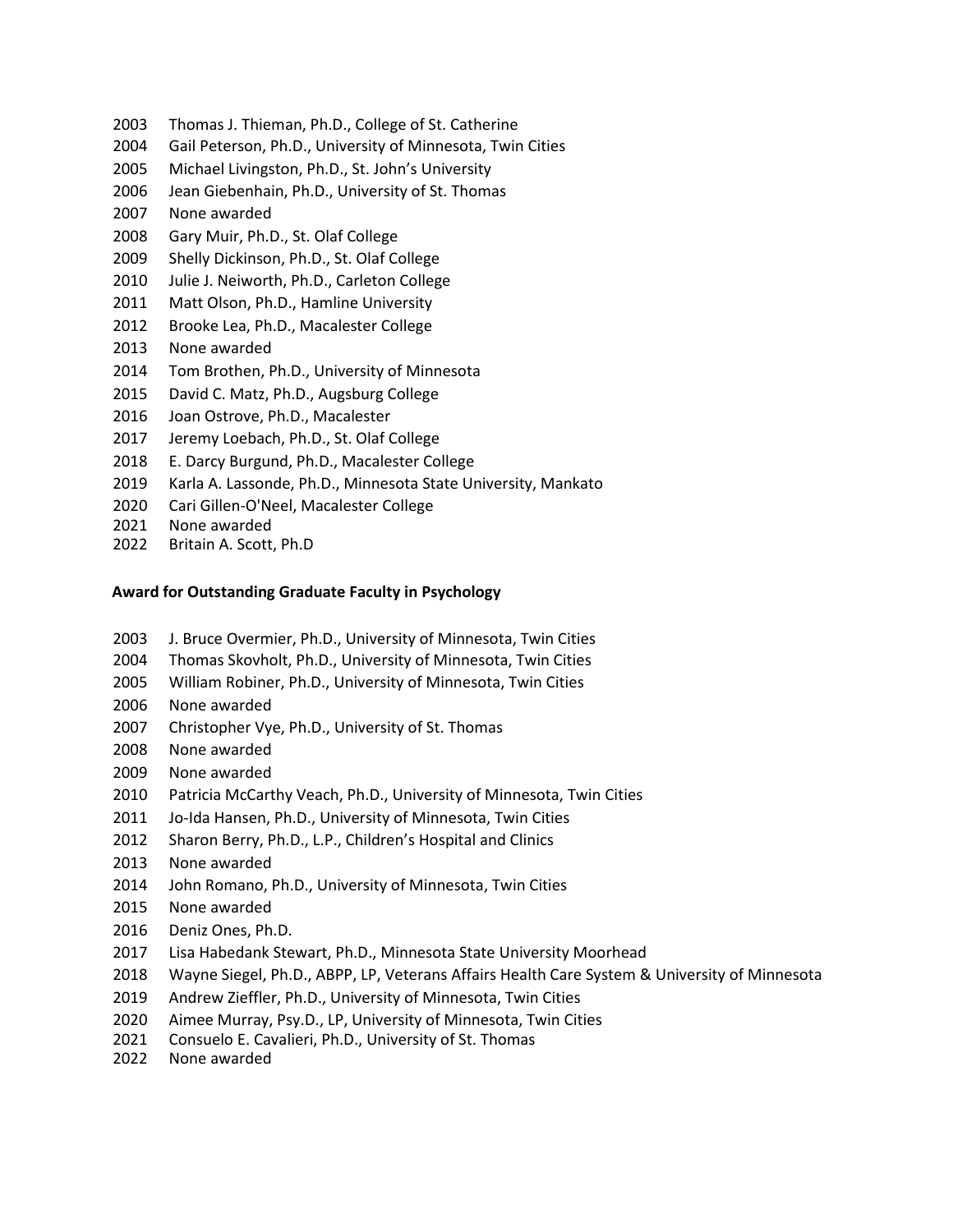## **Award for the Outstanding Teaching of Psychology in Community/Two-Year Colleges**

- Mary Rogers, Ph.D., Inver Hills Community College
- Connie Manos-Andrea, M.A., Inver Hills Community College
- Jack Kapeller, Ph.D., Century College
- Jacqueline MacPherson, Ph.D., Itasca Community College
- None awarded
- Elaine Hauff, Ph.D., Minneapolis Community and Technical College
- None awarded
- None awarded
- None awarded
- None awarded
- None awarded
- Pamela Fergus, M.A., Inver Hills Community College
- Jessie Breyer, Psy.D., Century College
- None awarded
- None awarded
- Andy Tix, Ph.D, Normandale Community College
- None awarded
- None awarded
- Jenny M. Wettersten, Itasca Community College
- None awarded
- None awarded

## **Trisha A Stark Community Involvement Award**

*(previously Community Involvement Award)*

- Mary T. Howard, Ph.D.
- Sam Scher, Ph.D.
- John Taborn, Ph.D. and Joyce Taborn Jackson, Ph.D.
- Trisha Stark, Ph.D.
- None awarded
- RebeccaThomley, Psy.D.
- Thomas Harbaugh, Ph.D.
- Philip Oxman, M.S.
- None awarded
- None awarded
- None awarded
- Walk-In Counseling Center
- Minnesota Organization on Fetal Alcohol Syndrome (MOFAS)
- Harriett Haynes, Ph.D., LP
- None awarded
- Disaster Mental Health Team | Minnesota Region, American Red Cross
- Central Minnesota ACEs Collaborative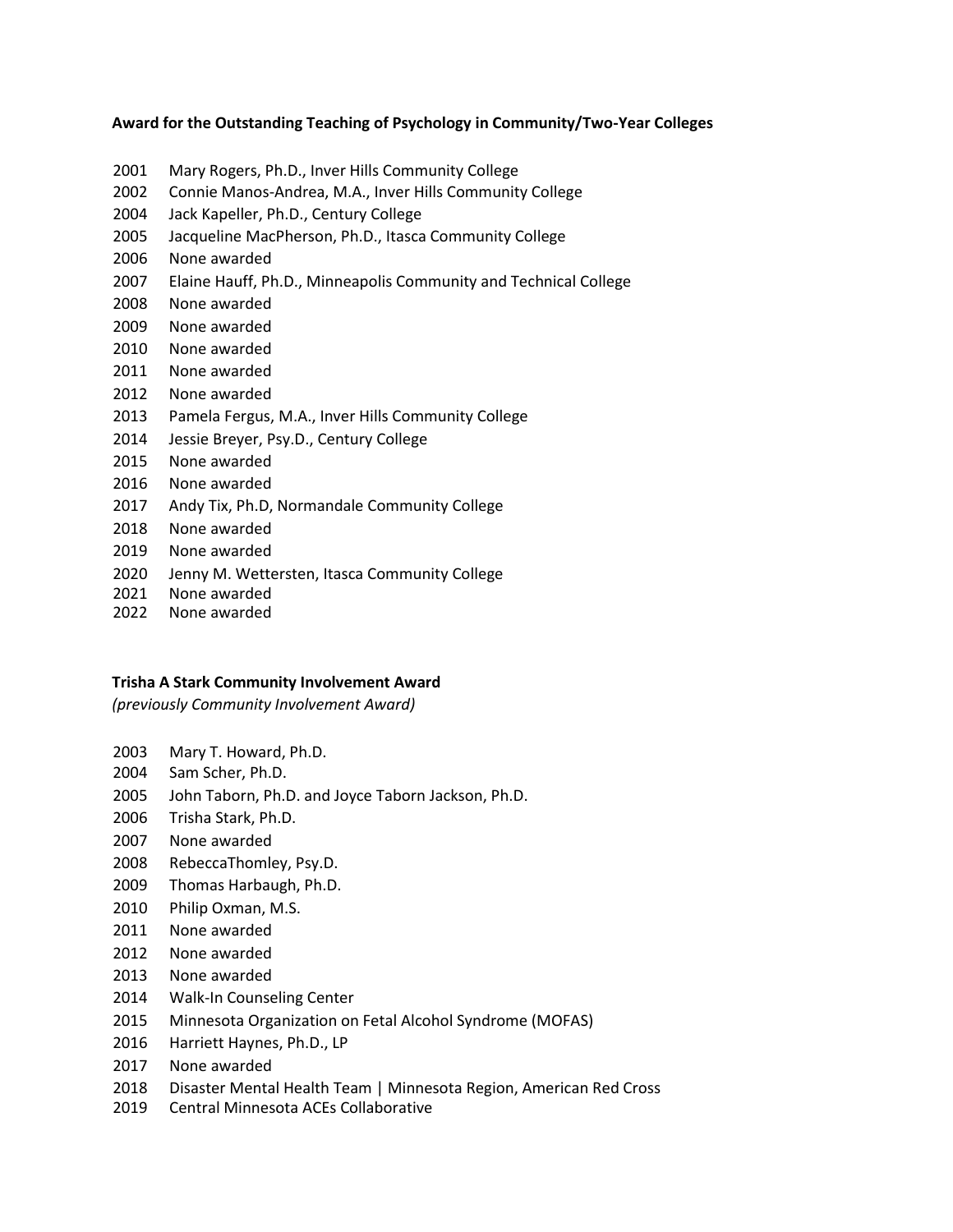- Walk-In Counseling Center
- Robert L. Karol, Ph.D., LP, ABPP-RP
- 2022 The Metro CISM Team

#### **Thomas P. Carrillo Leadership in Diversity Award**

*(previously Diversity in Leadership Award)*

- Thomas Carrillo, Ph.D. and Ted Thompson, M.Eq.
- Asha Mukherjee, Ph.D., L.P.
- BraVada Garrett-Akinsanya, Ph.D., L.P.
- Eli Coleman, Ph.D.
- Mary T. Howard, Ph.D. and Susan T. Rydell, Ph.D.
- Harriett Copher Haynes, Ph.D., L.P. and Minnesota Psychological Association
- Margaret Charmoli, Ph.D., L.P.
- Glenace Edwall
- Rosa E. Garcia-Peltoniemi, Ph.D., L.P.
- Jim Ayers, Ph.D., L.P.
- Willie Garrett, MS, L.P., Ed.D.
- Frank B. Wilderson, Jr., Ph.D., LP
- G Zachariah White, MFA, Psy.D., LP
- Dianne Berg, Ph.D., LP
- Phyllis C. Solon, Psy.D., LP
- Pahoua Yang, MSSW, PhD, LICSW, LP
- Yasmine Moideen, Ph.D., LP

# **BraVada Garrett-Akinsanya Distinguished Elders Award for Leadership in Minnesota Psychology (previously Recognition of Elders for Leadership in Minnesota Mental Health Award)**

- Paula Dane, MSW, LICSW; Seymour Z. Gross, L.P., Ph.D.; Diane Lee Henze, L.P., Ph.D.; Mary Tatum Howard, Ph.D.; Joseph Yiu Lee, M.A., L.P.; Rodney Loper, Ph.D., LP; Susan T. Rydell, Ph.D., LP; Sam Scher, Ph.D., LP; John Taborn, Ph.D.,LP; Joyce Taborn-Jackson, Ph.D., LP
- Pi-Nian Chang, Ph.D. LP; Iris Cornelius, Ph.D., LP; Melvin Henderson, Ed.D.; Thomas Kiresuk , Ph.D., LP; Dorothy R. Loeffler, Ph.D., LP; AnnMeissner, Ph.D., LP; William Scofield, Ph.D., LP (Posthumous recognition)
- Dennis Andersen, M.A., LP; Irving Benoist, Ph.D., LP; Anna Choder Hampton, Ph.D., LP; Harriett Copher Haynes, Ph.D., LP; Norman L. James, Ph.D.; Linda Muldoon, Ph.D., LP; Lawrence Panciera, Ph.D., ABPP, L.; Jack Rossmann, Ph.D., LP; Gary R. Schoener, M.Eq.LP
- Harold Bridgeman, M.A. LP, JD; Mary Cichon, Ph.D., L.P; Barbara Dorsett, Ph.D., LP; Ada Hegion, PhD, ABPP; William G. Percy MEq. LP; Mary Rogers, Ph.D.,LP; Idalorraine J. Wilderson, Ph.D, LP; Frank B. Wilderson, Jr.., Ph.D., LP; Thad Wilderson, M.Eq. L.P.
- Walter Bera, Ph.D., LP , LMFT, LADC; Glenn Hirsch, Ph.D., LP; Jane Thomas Klein, Psy.D., LP; Thomas Skovholt, Ph.D., Professor; James Thomson, Ph.D., LP
- None recognized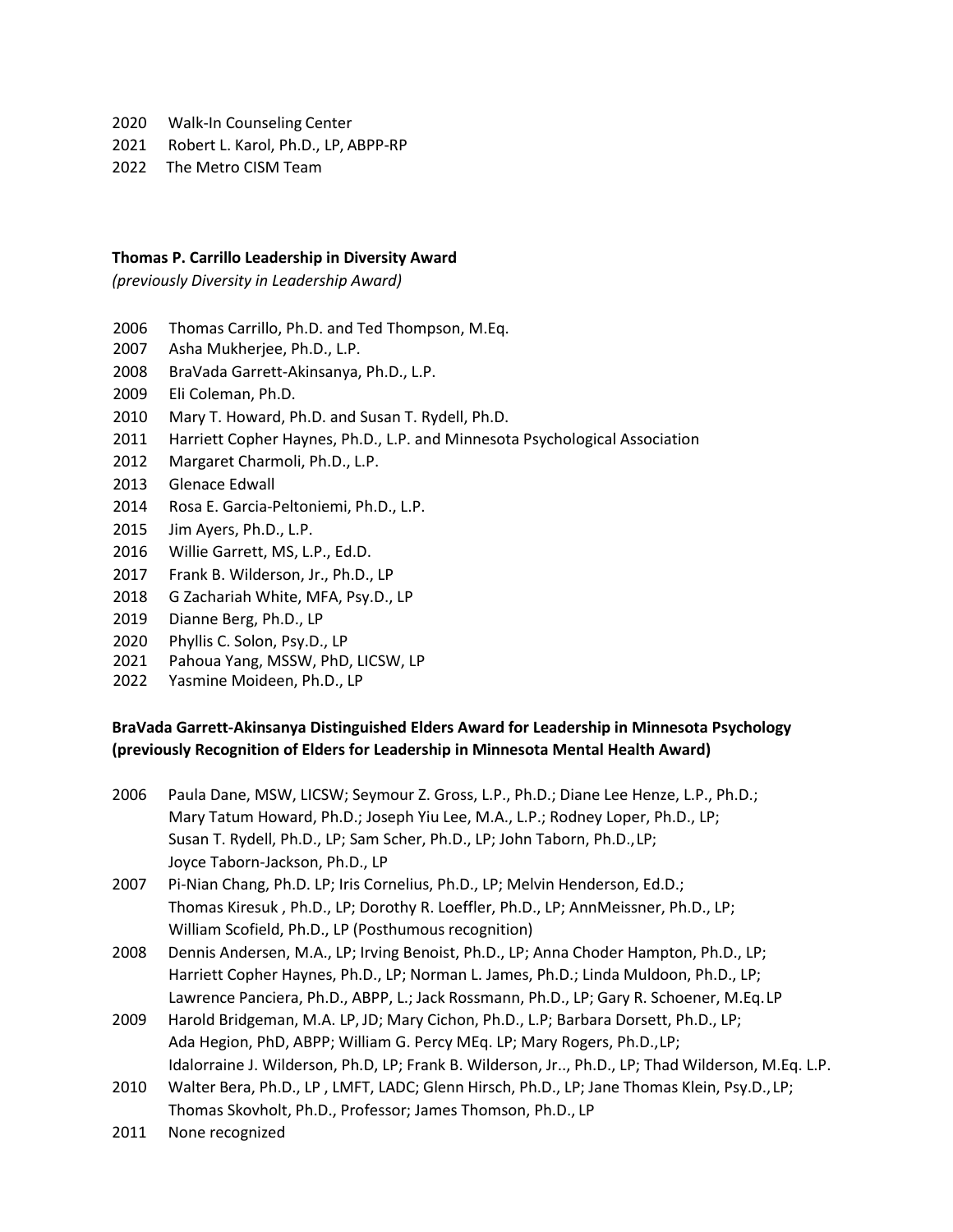- 2012 Ted Thompson, M.Eq., LP; and Harvey Linder, Ph.D., LP
- 2013 Thomas Carrillo, Ph.D., LP; Willie Garrett, M.S., LP, Ed.D.; Margretta Dwyer
- 2014 Joel Hetler, Ph.D., LP; Jim Ayers, Ph.D., LP; Steve Vincent, Ph.D., LP
- 2015 Robert Seybold, Ph.D., L.P.; Sigurd Hoppe, Ph.D., L.P.; J. Bruce Overmier, Ph.D.
- 2016 Eli Coleman, Ph.D.; Jay McNamara, Ph.D., LP
- 2017 Steven P. Gilbert, Ph.D., ABPP, LP; Jack O'Regan, Ph.D., ABPP, LP
- 2018 Gary G. Johnson, Ph.D., LP, LMFT; Jo-Ida Hansen, Ph.D.; Bruce L. Bobbitt, Ph.D., LP; John P. Campbell, Ph.D.; Kenneth Solberg, Ph.D., LP; Gary Perrin, Ph.D., LP; Charme Davidson, Ph.D., ABPP, LP, LMFT
- 2019 BraVada Garrett-Akinsanya, Ph.D., LP
- 2020 Dr. John Brose
- 2021 Trisha Stark, Ph.D., LP, MPA, MJ, Gary L. Fischler, Ph.D., ABPP.
- 2022 Margaret C. Charmoli, Ph.D., LP

#### **Psychologically Healthy Workplace Award (PHWA)**

- 2006 RESOURCE, Inc. Next Level Café
- 2007 Bethesda Hospital Clockwise Active Media Systems
- 2008 Beehive PR, St. Paul Immanuel St. Joseph's – Mayo Health System, Mankato Loft Literary Center, Minneapolis Orion Associates, Golden Valley Spyeglass, Minneapolis Women in Construction Training Program, Duluth
- 2009 Harbinger Partners, Inc. Gillette Children's Specialty Healthcare
- 2010 Lakewood Health System National Multiple Sclerosis Society, Minnesota Chapter
- 2011 Hennepin County Park Nicollet Health Services Lutheran Social Services of Minnesota – LSS Financial Counseling Service Orion Associates
- 2012 St. Luke's Hospital, Duluth
- 2013 Right at Home
- 2014 Beehive PR
- 2015 Park Nicollet Health Services Touchstone Mental Health Youth Frontiers People Incorporated Mental Health Services
- 2016 None awarded
- 2017 None awarded
- 2018 Dakota County Imagine IT